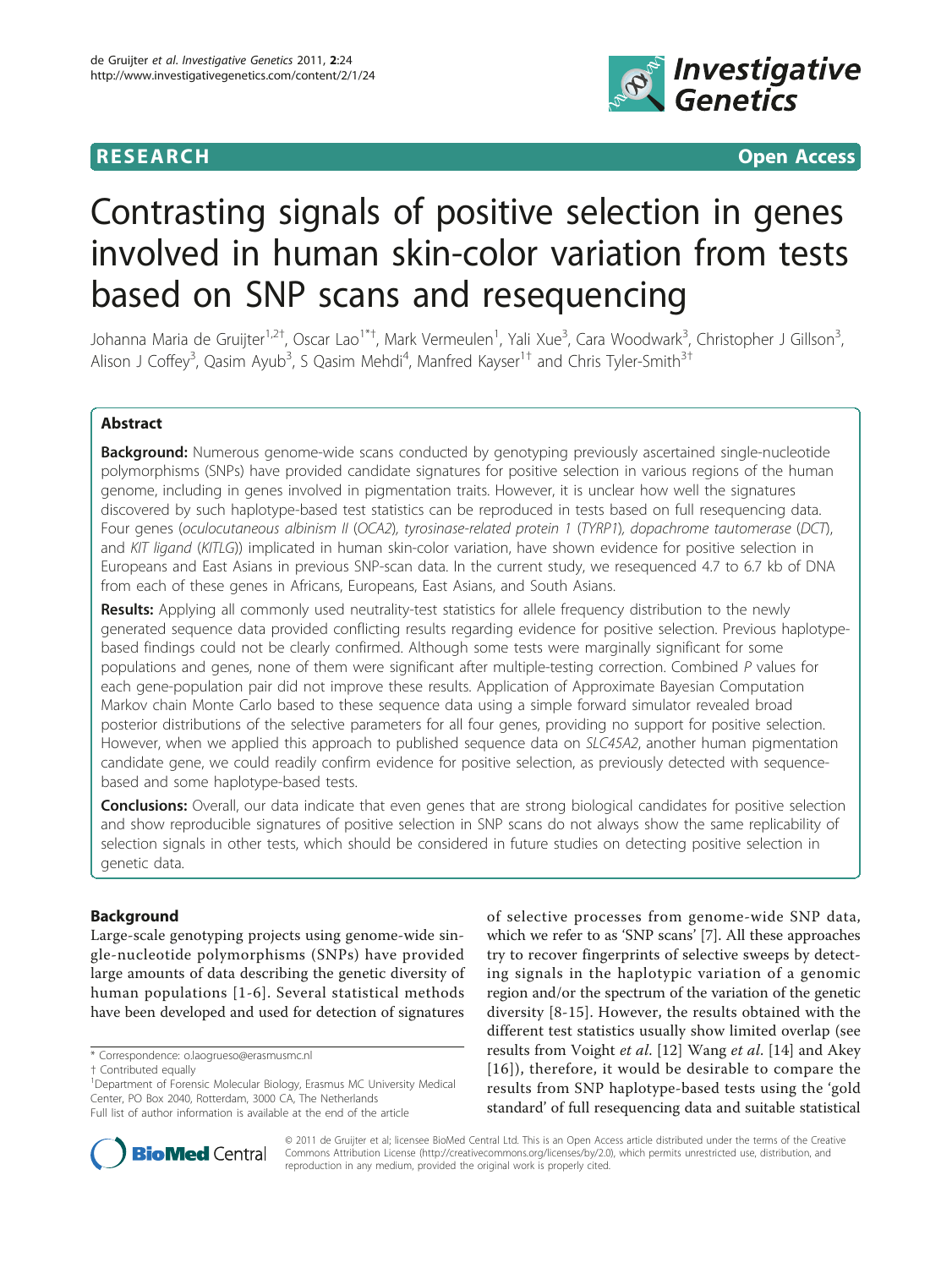tests. The most widely used approach involves computing a set of neutrality-test values for sequence data from a particular genomic region, and then estimating the likelihood of such values are under neutrality. This is achieved either by comparing the computed one in the region of interest with the value of the statistic in other regions of the genome (that is, by using empirical distributions [\[17](#page-10-0)]) or with the values obtained under demographic (neutral) simulations [[18\]](#page-10-0)). However, it is also desirable to have an estimate of the selective parameters (s and h) rather than just rejecting the hypothesis of neutrality. The latter could be in principle obtained by applying Approximate Bayesian Computation (ABC) [[19\]](#page-10-0), a statistical technique used to recover the posterior distribution of parameters shaping the statistical model, which is applied when computing the likelihood of the data given the parameters is not possible, but it is possible to simulate data under the model of interest [[19\]](#page-10-0). ABC has proven to be a valuable statistical tool for making inferences about demographic parameters in population genetics. Moreover, it has also been used in estimating selective parameters [\[20,21\]](#page-10-0).

Skin pigmentation is an excellent candidate system for investigating positive selection. It is very likely that this trait is under selective pressure, given the biological role of pigmentation and the large differences seen in pigmentation intensity between continental populations [[22\]](#page-10-0). For a large number of genes involved in the pigmentation pathway, signatures of recent selective sweeps have been suggested from SNP-scan data [\[12,14,23-26\]](#page-10-0), and DNA sequence-based evidence has been tested for a limited number of the genes associated with human skin pigmentation (melanocortin 1 receptor (MC1R), solute carrier family 45 member 2 (SLC45A2), tyrosinase-related protein 1 (TYRP1, dopachrome tautomerase (DCT) and tyrosinase (TYR) [\[27](#page-10-0)-[30\]](#page-10-0). In a previous SNP-based study, we identified signatures of selective sweeps in the genes oculocutaneous albinism II (OCA2),TYRP1, DCT, and KIT ligand (KITLG) in Europeans, in OCA2, DCT, KITLG, epidermal growth factor receptor (EGFR) and dopamine receptor D2 (DRD2) in East Asians. In contrast, Africans did not show any evidence of positive selection in any of the genes that we tested [[24\]](#page-10-0). Evidence for selection in OCA2, DCT, KITLG, and TYRP1 was also shown by other SNP-based studies applying similar haplotype-based tests to data from other samples [[23-26](#page-10-0)].

In the present study, we generated DNA sequence data from approximately 4.7 to 6.7 kb of each of the four genes OCA2, TYRP1, DCT and KITLG in Africans, Europeans, East Asians and South Asians, and applied both neutrality tests and an ABC-Markov chain Monte Carlo (MCMC) approach for detecting evidence of positive selection. Furthermore, we compared the outcomes from such sequence-based test with our previous results from haplotype-based tests using SNP-scan data.

# Results

We sequenced DNA regions of approximately 4.7 to 6.7 kb from each four genes, OCA2, DCT, TYRP1 and KITLG, involved mainly in human skin pigmentation, in 24 to 26 DNA samples from African, European, East Asian and South Asian populations (Table [1\)](#page-2-0). In total, we detected 146 polymorphic positions: 47 in the OCA2 fragment, 35 in the TYRP1 fragment, 31 in the DCT fragment and 33 in the KITLG fragment (Table [1\)](#page-2-0).

# Neutrality tests and their statistical significance

The application of the four-gamete rule between all pairs of SNPs within each population suggested that, for all genes except TYRP1, the sequenced region could be considered as a single block (see Additional file [1\)](#page-9-0). We compiled results from commonly used neutrality tests under different demographic models and using an empirical dis-tribution (Table [2](#page-3-0)), and computed the two-tailed  $P$  value for each statistic given the population and gene (see Additional file [2\)](#page-9-0). We found discrepancies in rejecting the null hypothesis of neutrality depending on which expected neutral distribution was used. After Bonferroni correction for multiple testing (P<0.05/96 computed tests for each expected distribution considered under neutrality in the case of the cosi model (CM) and the Gutenkunst model (GM, a best-fit demographic model); and  $P<0.05/60$  computed tests in the case of Encyclopedia of DNA Elements (ENCODE) data (ED)), Fu's Fs statistic was significant for the TYRP1 gene and the Han Chinese from Beijing (CHB) group when using the empirical distribution from the ED, and marginally significant ( $P = 0.045$ ) for the OCA2 gene and the Council for Education on Public Health (CEPH) Utah (CEU) group when using the empirical distribution from CM. None of the neutrality tests reached statistical significance after Bonferroni correction using the CM, and only the Fu and Li D and D\* statistics were significant for KITLG in Europeans using the GM. Combining the P values of the different statistics produced a different picture. We detected significant (combined  $P<$  0.05) departures from neutrality in the African and European populations for OCA2, the African population for DCT, and the European population for KITLG using the CM, and for KITLG in the European population using the GM. By contrast, ED-based P values were significant for TYRP1 in the Asian populations.

# Phylogenetic networks

To visualize the phylogenetic relationships between the haplotypes and to provide additional insights into their evolutionary history, we constructed median-joining networks. Overall, the networks had few reticulations (Figure [1\)](#page-3-0). On average, the African population tended to show a large number of haplotypes at low frequency, whereas the European, East Asian and Pakistanis populations all had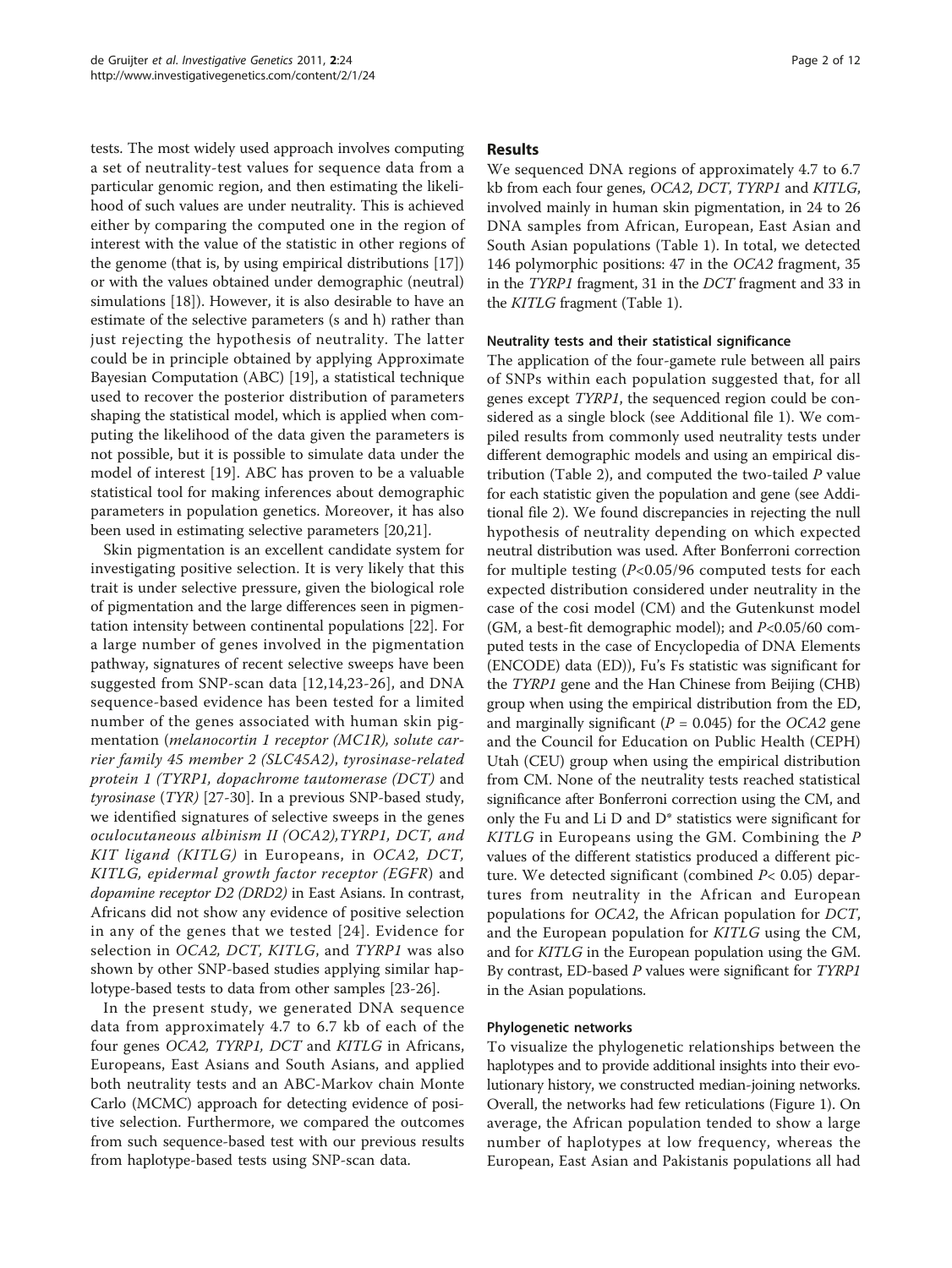| Gene (number of base pairs<br>sequenced) | Population           | Sample<br>size, n | Haplotypes,<br>n. | Polymorphic<br>sites, n | <b>Nucleotide diversity</b><br>$(x10^{-4})$ | Watterson's estimator<br>$(\hat{\theta}_w)$ |                              |
|------------------------------------------|----------------------|-------------------|-------------------|-------------------------|---------------------------------------------|---------------------------------------------|------------------------------|
|                                          |                      |                   |                   |                         |                                             | Absolute<br>number                          | $\times 10^{-4}$ per<br>site |
| OCA2 (6729)                              | Worldwide            | 98                | 27                | 47                      |                                             |                                             |                              |
|                                          | African (YRI)        | 24                | 14                | 34                      | 12.7                                        | 7.66                                        | 11.4                         |
|                                          | European<br>(CEU)    | 24                | 6                 | 23                      | 10.9                                        | 5.18                                        | 7.7                          |
|                                          | East Asian<br>(CHB)  | 24                | 6                 | 22                      | 8.4                                         | 4.96                                        | 7.4                          |
|                                          | South Asian<br>(BRU) | 26                | 10                | 23                      | 10.6                                        | 5.09                                        | 7.6                          |
| TYRP1 (4780)                             | Worldwide            | 98                | 34                | 35                      |                                             |                                             |                              |
|                                          | African (YRI)        | 24                | 15                | 22                      | 7.2                                         | 4.96                                        | 10.4                         |
|                                          | European<br>(CUE)    | 24                | 9                 | 15                      | 8.1                                         | 3.38                                        | 7.1                          |
|                                          | East Asian<br>(CHB)  | 24                | 14                | 18                      | 4.7                                         | 4.06                                        | 8.5                          |
|                                          | South Asian<br>(BRU) | 26                | $\overline{7}$    | 14                      | 8.5                                         | 3.1                                         | 6.5                          |
| DCT (4905)                               | Worldwide            | 97                | 23                | 31                      |                                             |                                             |                              |
|                                          | African (YRI)        | 24                | 12                | 26                      | 8.9                                         | 5.9                                         | 11.9                         |
|                                          | European<br>(CEU)    | 24                | 7                 | 16                      | 6.9                                         | 3.6                                         | 7.4                          |
|                                          | East Asian<br>(CHB)  | 24                | 7                 | 15                      | 9                                           | 3.4                                         | 6.9                          |
|                                          | South Asian<br>(BRU) | 25                | 11                | 18                      | 11.5                                        | $\overline{4}$                              | 8.2                          |
| KITLG (5869)                             | Worldwide            | 97                | 26                | 33                      |                                             |                                             |                              |
|                                          | African (YRI)        | 24                | 15                | 27                      | 10.8                                        | 6.1                                         | 10.4                         |
|                                          | European<br>(CEU)    | 24                | 6                 | 18                      | 9                                           | 4.1                                         | 6.9                          |
|                                          | East Asian<br>(CHB)  | 24                | 8                 | 21                      | 10.8                                        | 4.7                                         | 8.1                          |
|                                          | South Asian<br>(BRU) | 25                | 10                | 18                      | 9.3                                         | 4                                           | 6.8                          |

#### <span id="page-2-0"></span>Table 1 Diversity statistics estimated for four major pigmentation genes and four worldwide populations

BRU, Brahui from Pakistan; CHB, Han Chinese from Beijing; CEU, Council for Education on Public Health Utah; YRI, Yoruba from Ibadan, Nigeria.

two main haplotypes separated by a large number of mutations. This was particularly dramatic in the case of KITLG and DCT, and less striking for OCA2 and TYRP1.

# Approximate Bayesian computation/Markov chain Monte Carlo analyses

We first estimated demographic parameters for our simplified OOA (out-of-Africa) model (Figure [2\)](#page-4-0) considering 50 loci from the Environmental Genome Project; the statistics of centrality and dispersion of the different parameters are described (Table [3](#page-4-0)). In all cases, the posterior distributions strongly diverged from the priors (which were all uniform) (Table [3](#page-4-0)), and thus were influenced by the data. Posterior estimates of the parameters related to a putative selective event for each of the four genes under study are shown (Table [4](#page-5-0)). As controls, we also performed ABC-MCMC with data from SLC45A2 and from a simulated neutral region of 5 kb. Histograms

of the posterior distributions for each gene are provided (see Additional file [3\)](#page-9-0). Posterior distributions of the parameters were similar to the prior distributions in all the cases except for SLC45A2; in this case, selection was restricted to Europeans, beginning after the split from East Asians and fitting a dominant model of inheritance (*h* = 1). The estimated posterior distribution of  $\sigma$  was skewed towards large values.

#### **Discussion**

In the present study, we focused on reinvestigating previous conclusions about positive selection based on long-range haplotype (LRH) tests, using four genes putatively associated with human pigmentation. The phylogenetic networks for each gene based on sequence data were in agreement with our previous findings [\[24](#page-10-0)]; the different populations tended to show a high frequency of one of the major haplotypes, which tended to diverge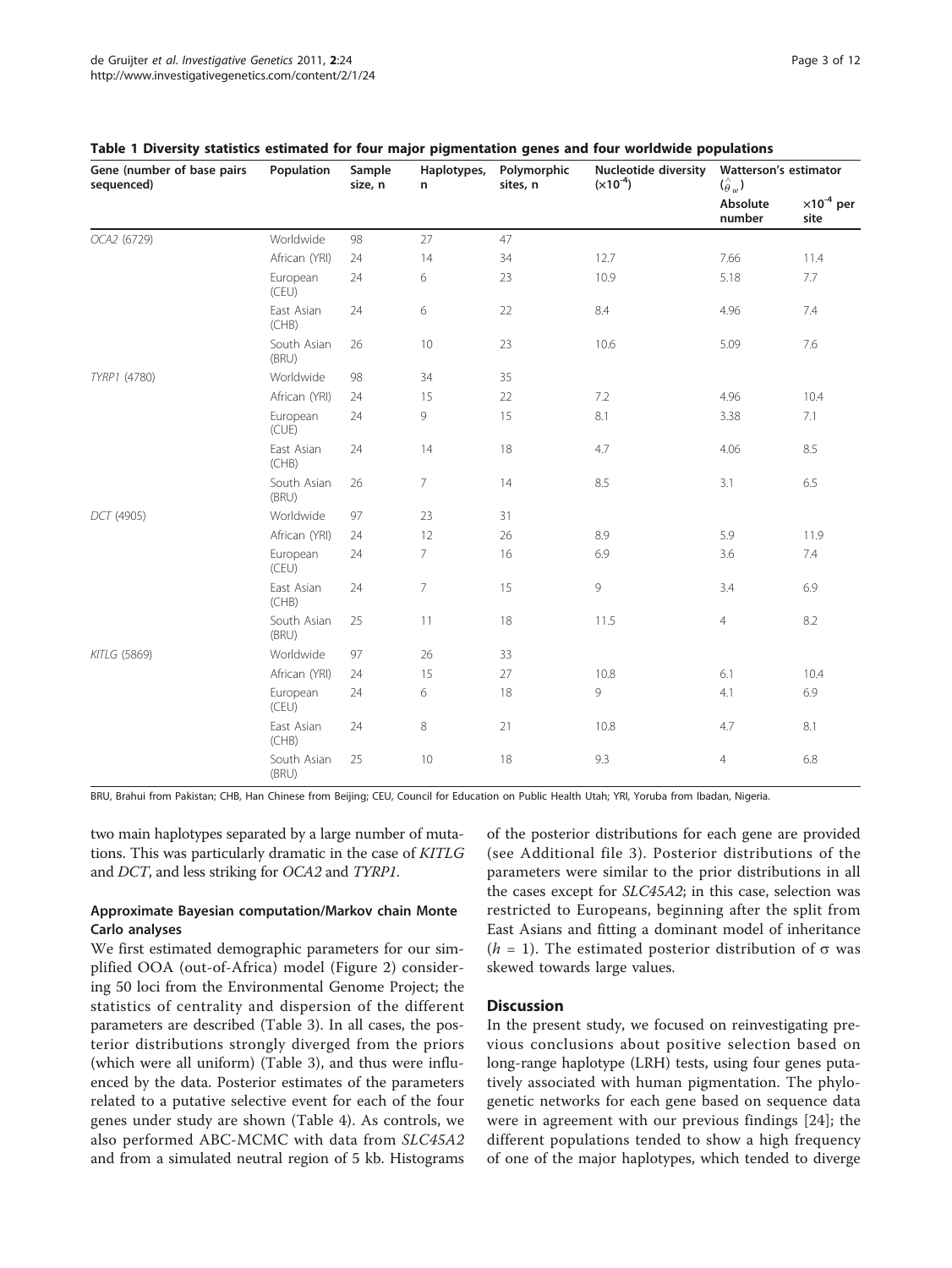| Gene  | Population       | Tajima's D | Fu and Li's    |         |         |         | Fay and Wu's H | Fu's Fs | <b>EWHT</b> <sup>b</sup> | GM <sub>c</sub> | CM <sup>d</sup> | ED <sup>e</sup> |
|-------|------------------|------------|----------------|---------|---------|---------|----------------|---------|--------------------------|-----------------|-----------------|-----------------|
|       |                  |            | D <sup>*</sup> | F*      | D       | F       |                |         |                          |                 |                 |                 |
| OCA2  | African (YRI)    | 0.368      | 0.67           | 0.67    | 0.71    | 0.71    | 3.16           | 1.73    | 0.18                     | 0.08            | 0.01            | 0.95            |
|       | European (CEU)   | 1.36       | 0.75           | 1.14    | 0.79    | 1.21    | $-1.94$        | 9.23    | 0.30                     | 0.16            | 0.05            | 0.86            |
|       | East Asian (CHB) | 0.46       | 0.70           | 0.73    | 0.74    | 0.77    | $-5.74$        | 6.78    | 0.47                     | 0.29            | 0.38            | 0.48            |
| TYRP1 | African (YRI)    | $-0.99$    | 0.02           | $-0.39$ | $-0.02$ | $-0.45$ | $-7.76$        | $-3.4$  | 0.10                     | 0.66            | 0.65            | 0.08            |
|       | European (CEU)   | 0.45       | $-0.70$        | $-0.37$ | 0.19    | 0.34    | $-5.24$        | 1.30    | 0.31                     | 0.96            | 0.89            | 0.49            |
|       | East Asian (CHB) | $-1.41$    | $-0.74$        | $-1.15$ | $-0.85$ | $-1.26$ | $-4.91$        | $-5.20$ | 0.23                     | 0.33            | 0.19            | < 0.00005       |
| DCT   | African (YRI)    | $-0.83$    | 1.18           | 0.57    | 1.28    | 0.60    | $-3.54$        | $-0.14$ | 0.18                     | 0.15            | < 0.005         | 0.84            |
|       | European (CEU)   | $-0.20$    | 1.16           | 0.83    | 1.23    | 0.87    | $-3.89$        | 2.30    | 0.24                     | 0.39            | 0.16            | 0.78            |
|       | East Asian (CHB) | 0.95       | 1.12           | 1.25    | 1.18    | 1.32    | $-4.61$        | 3.72    | 0.54                     | 0.24            | 0.44            | 0.74            |
| KITLG | African (YRI)    | 0.14       | 0.35           | 0.33    | 0.35    | 0.33    | $-4.35$        | $-0.28$ | 0.11                     | 0.13            | 0.17            | 0.79            |
|       | European (CEU)   | 0.97       | 1.25           | 1.36    | 1.33    | 1.44    | $-4.39$        | 6.24    | 0.39                     | 4.17E-05        | < 0.01          | 0.95            |
|       | East Asian (CHB) | 1.10       | 0.29           | 0.68    | 0.28    | 0.70    | $-2.81$        | 5.01    | 0.32                     | 0.38            | 0.69            | 0.69            |

<span id="page-3-0"></span>Table 2 Neutrality-test statistics of each gene in each population.<sup>a</sup>

<sup>a</sup>Neutrality-test statistics and combined P values for each population and gene for which a neutrality test distribution could be computed. Combined P values<br>using the approach proposed by [64] were computed using three d using the approach proposed by [[64\]](#page-11-0) were computed using three different neutrality distributions.

b Ewens-Watterson homozygosity test

<sup>c</sup>Maximum likelihood model of Gutenkunst *et al* [[44](#page-11-0)], <sup>d</sup>Cosi best fit to the best fit parameters of Schaffner

 $d$ Cosi best fit to the best-fit parameters of Schaffner et al. [\[45](#page-11-0)].

Encyclopedia of DNA Elements (ENCODE) data from resampled sequences from three different ENCODE regions.



Figure 1 Maximum parsimony networks (using the median-joining algorithm) inferred from sequence data of the genes (A) OCA2, (B) DCT (C), KITLG and (D) TYRP1. Each circle represents a haplotype, and has an area proportional to the haplotype frequency in European (yellow), East Asian (dark green), African (purple) and South Asian (light green) populations. Branch lengths represent the number of mutations separating the haplotypes, with the shortest branches indicating one mutation. An asterisk denotes where the ancestral haplotype joins the network as derived from sequence data of chimpanzee, gorilla, and orangutan.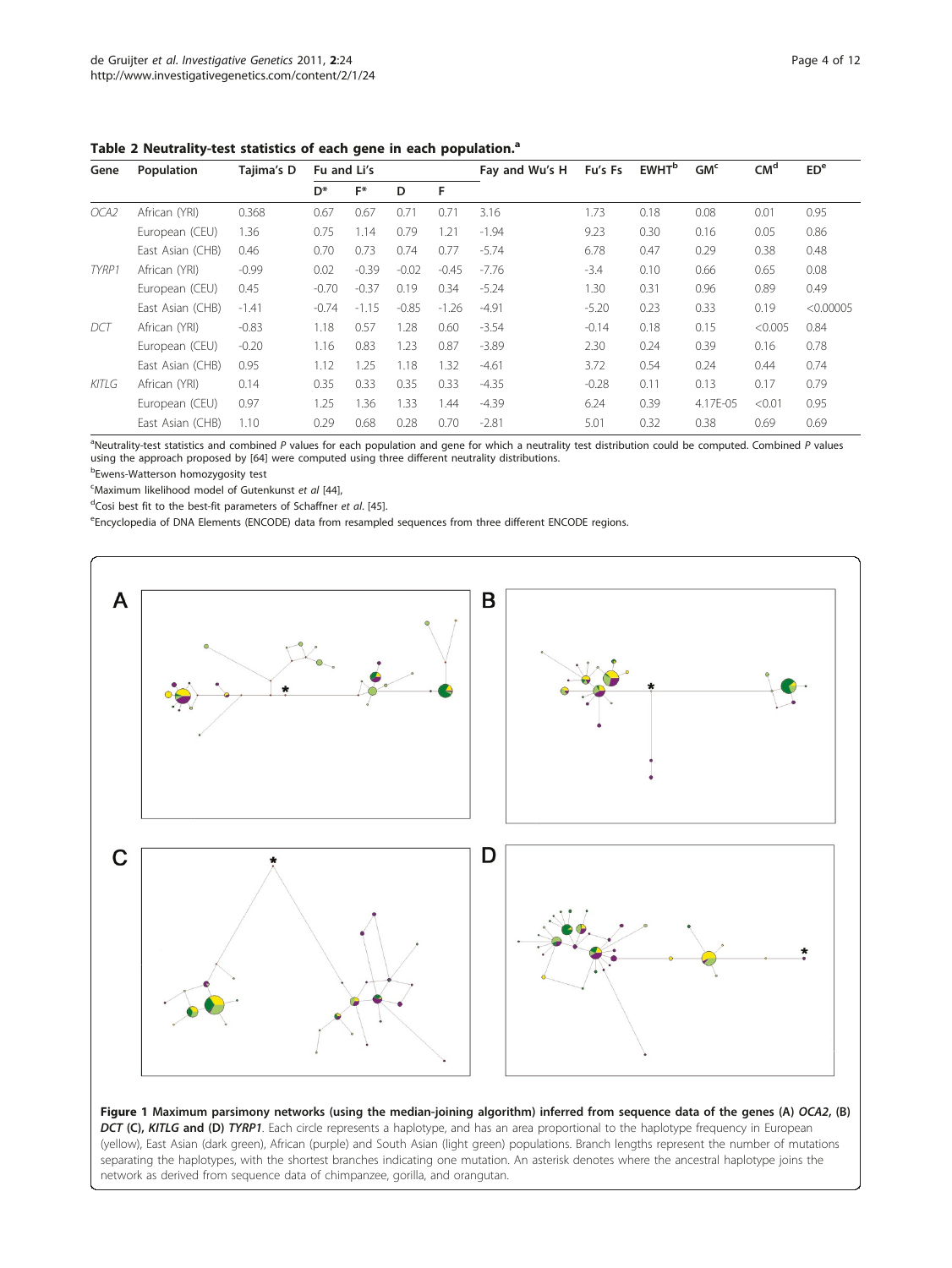<span id="page-4-0"></span>

Table 3 Median and dispersion statistics of the posterior distributions of the demographic parameters

| Parameter                 | Prior                            | Median | 95% CI              |
|---------------------------|----------------------------------|--------|---------------------|
| Ne <sub>YRI</sub>         | U <sub>(500.10000)</sub>         | 5070   | $(2400 - 8930)$     |
| Ne <sub>CFU</sub>         | U <sub>(500.5000)</sub>          | 1630   | $(130 - 6900)$      |
| Ne <sub>CHB</sub>         | U <sub>(500,5000)</sub>          | 4720   | $(1920 - 7650)$     |
| $NeCEU_CHB$               | U <sub>(500.5000)</sub>          | 4390   | $(1420 - 8890)$     |
| Ne <sub>A</sub>           | U <sub>(500.5000)</sub>          | 4800   | $(2160 - 8900)$     |
| t <sub>SplitCEU</sub> CHB | $U_{(0.17, 0.83)}^{\text{b}}$    | 45,250 | $(11,500 - 63,250)$ |
| t <sub>SplitOAA</sub>     | U <sub>(100,000</sub> , 325,000) | 52,250 | $(50,250 - 76,000)$ |

CI, confidence interval.

<sup>a</sup>Estimated by approximate bayesian computation/Markov chain Monte Carlo (ABC-MCMC) from regions of 10 kb each from 50 genes from the Environmental Genome Project database with a burn-in of 1,000 simulations, 9,000 retained simulations and a thinning of 9. The total number of iterations retained for estimating the posterior distributions was 1,000. Times are computed in years as the number of generations multiplied by an estimated generation time of 25 years, and a scaling factor of 10 that was used (μ was set constant to 2.35  $\times$  10<sup>-7</sup> after scaling by 10). Effective population sizes are in number of diploid individuals after correcting by the scaling factor of 10. <sup>b</sup>Time of split of CEU and CHB as a function of the remaining time after the out-of-Africa split. A value of 1 would indicate that CEU and CHB split just after the out-of-Africa split.

from the others by a large number of mutations, and the single SNP differentiation between populations was also in agreement with previous results. This was particularly evident for OCA2, KITLG and DCT in European and Asian populations, and less evident in the African population. The Pakistani population, geographically situated between the Europeans and Asians, shares the main haplotypes with these two populations. The presence of long network branches within each population can be indicative of balancing selection [[31](#page-10-0)]; however, we failed to replicate previous LRH findings with the sequencebased tests, and we observed dependence of the statistical significance of the sequence-based tests on which neutrality distribution was used. Only the KITLG in the European population had statistical departures from neutrality in the CM and GM, which is in agreement with the outcome from the LRH test, but neutrality could not be rejected using ENCODE data. Furthermore, we were not able to replicate a previously suggested signal for the DCT gene in Asian populations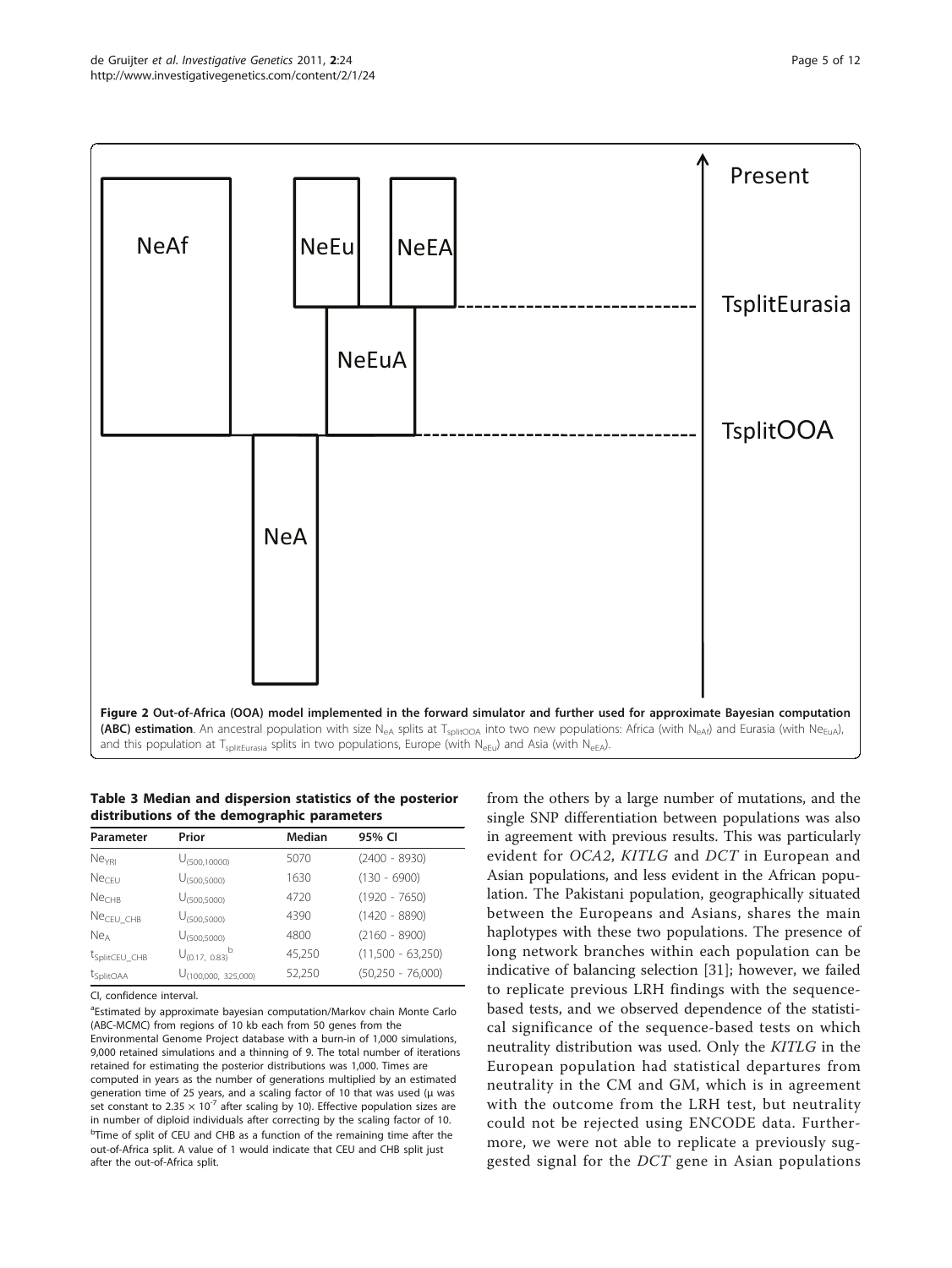| Gene               | Population under positive selection <sup>a</sup> | Time of selection (95% CI)  | σ (95% Cl)                 | $h$ (95% CI)        |
|--------------------|--------------------------------------------------|-----------------------------|----------------------------|---------------------|
| TYRP1              | Europe <sup>b</sup>                              | 50,250 (13,500 to 97,250)   | 361.94 (55.6 to 984.79)    | 1.70 (0.71 to 4.28) |
| OCA2               | Europe, <sup>b</sup> East Asia                   | 45,875 (12,750 to 95,006)   | 383.42 (36.07 to 992.04)   | 2.04 (0.78 to 4.56) |
| KITLG              | Europe, <sup>b</sup> East Asia <sup>b</sup>      | 46,000 (11,750 to 93,269)   | 385.49 (37.68 to 1036.32)  | 2.01 (0.74 to 4.41) |
| DCT                | Fast Asia <sup>b</sup>                           | 48,500 (11,250 to 97,006)   | 789.24 (55.21 to 1584.98)  | 1.90 (0.67 to 4.11) |
| SLC45A2            | Europe <sup>b</sup>                              | 27,500 (10,500 to 73,294)   | 676.53 (127.73 to 1026.06) | 1.10 (0.53 to 2.60) |
| Neutral simulation | Europe <sup>b</sup>                              | 44,875 (12500 to 95,756.25) | 593.18 (47.99 to 1086.22)  | 1.69 (0.56 to 3.97) |

<span id="page-5-0"></span>Table 4 Median and 95% Credible Interval (CI) of the estimates of the time when selection started

<sup>a</sup>The table shows the selection parameter  $\sigma$  (defined as  $4 \times N_e \times s$ , where  $N_e$  is the harmonic mean of the effective population size through time) and overdominance parameter h computed for each population that has been suggested as being under selective pressures in the genes that have been sequenced, data from Soejima et al. [\[30](#page-10-0)] for SLC45A2, known to be under selective pressure in Europeans (see Methods), and 5 kb produced under a neutral out-of-Africa model (s = 0,  $h = 0$ ).

<sup>a</sup>From Lao et al. 2007. Prior distributions (without scaling) were truncated normal (mean  $\pm$  sd 1810  $\pm$  800 generations, range 400 to 4000) for the time of selection, truncated normal (mean  $\pm$  sd -4  $\pm$  3, range -4 to 2) for s in logit form, and truncated normal (mean  $\pm$  sd 1  $\pm$  1, range 0.5 to 6) for h. In total, 2,000 simulations were performed for each gene using as a prior distribution of the demographic parameters the median value of the posterior distributions obtained from the 50 loci (see Methods). A burn-in of 1,000 simulations was used.

<sup>b</sup>Population where the selective pressure was simulated.

[[29\]](#page-10-0). As the whole DCT gene is a single linkage disequilibrium (LD) block, as seen in the HapMap East Asian data, it seems unlikely that the discrepancy is explicable by the different DCT regions sequenced. Indeed, the agreement between different SNP-scan studies has been described as 'underwhelming' [[16\]](#page-10-0).

The discrepancies we detected here between haplotype-based and sequence-based test outcomes can be explained by a number of factors.

First, we cannot exclude the possibility that the positiveselection signals from our previous SNP-based study were false positives; the complex demographic history of humans [[12,32,33\]](#page-10-0) and the power dependency of the tested site [\[34\]](#page-10-0) can affect the outcome of such tests.

Second, it has been emphasized that the SNP ascertainment bias introduced during marker discovery [[35,36\]](#page-10-0) and genotyping array can lead to spurious false-positive findings in haplotype-based tests [[37,38\]](#page-10-0).

Third, there might be a lack of power in the sequencebased tests because of the small sample sizes and/or small sequenced regions [[39\]](#page-10-0). Although we cannot exclude this possibility, the length (approximately 5 kb) sequenced from the four genes proved to be sufficient to detect departures from neutrality in SLC45A2 in the European population (data not shown).

A fourth possibility is that the distributions that we computed for each statistic under neutrality do not represent the true underlying distribution for the human species. Parameters of the demographic events need to be defined *a priori*, which in humans is challenging because of the complex history of migrations, admixture, expansions and bottlenecks [\[40\]](#page-11-0). The differences seen in the values of the parameters could be indeed a major source of variation. The ENCODE data we used as an alternative is hampered by the fact that the considered regions were ascertained based on their genomic peculiarities [[41](#page-11-0)], and they may not be representative of the genetic variability of the genome. There has been progress in resequencing entire genomes (for example, the 1000 Genomes Project; <http://www.1000genomes.org/page.php>); however, current projects rely on combining low-coverage data from multiple samples, and are not able to produce the accurate sequence for each genome that is needed for such comparisons [[42](#page-11-0)].

The fifth, and perhaps most likely, reason for discrepancies between LRH and sequence-based tests we observed here may be the different underlying assumptions of the evolutionary models used (that is, instantaneous selective sweep versus incomplete selective sweeps) in the definition of each statistic, and the evolutionary timescale over which each type of test can recover departures from neutrality [[7\]](#page-10-0). In that case, our results might indicate an extremely recent selection in the pigmentation genes, which would be recovered by haplotype-based but not sequence-based tests.

We also used a Bayesian approach to estimate selective parameters of the populations putatively under positive selection in each gene. The demographic parameters were on average in concordance with those described in previous studies [\[43-46\]](#page-11-0); however, it should be noted that they were not entirely comparable as there were a large number of differences in the assumptions of the models and data. Despite this technical limitation of the approach, the estimates of the time when selection started and the mode of inheritance correlated well with expectations in the case of SLC45A2 [\[30](#page-10-0)], independently of whether the complete 10 kb sequence or a subsample of 5 kb was used (data not shown). To our knowledge, this is the first time this known selective sweep has been quantified in such a way. However, for OCA2, TYRP1, DCT and KITLG and the neutral simulated region, the strong resemblance between the prior and the posterior distributions suggests that the latter are mainly dominated by the priors rather than by the information contained in the genetic data.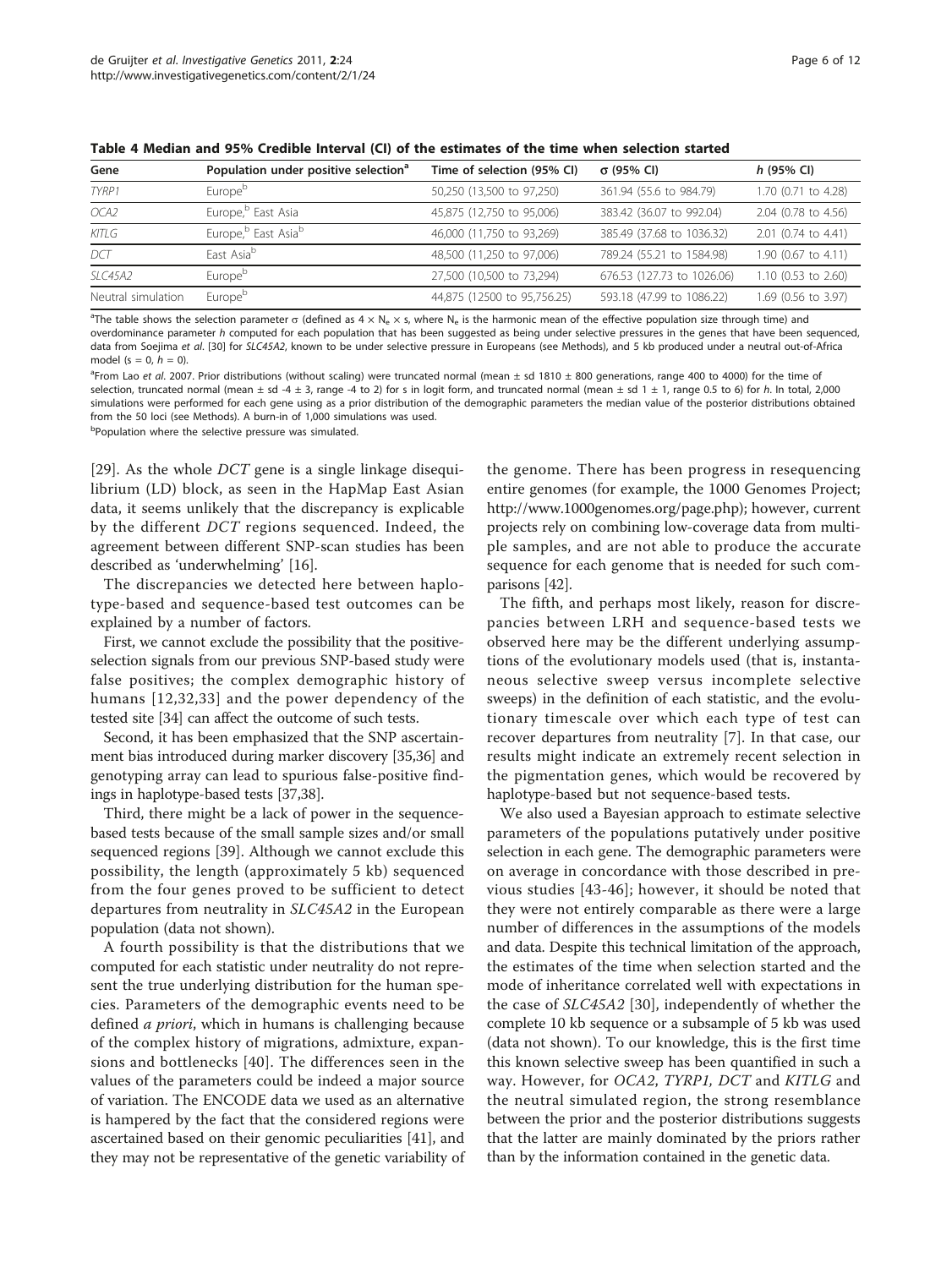#### Conclusions

In this study, we have shown that using sequence-based neutrality tests to confirm signatures of positive selection derived from LRH tests on SNP-scan data can be difficult, even though there is a strong likelihood that the skin-pigmentation genes we studied have been targets of selection [[47](#page-11-0)]. Deciphering whether this is a consequence of the power of the different statistics to detect the fingerprint of selection on different timescales; different assumptions on the strength of the selective event; or lack of power due to experimental limitations seems challenging.

Our findings should be considered in future studies that set out to further investigate signatures of selection in other genes or regions of the human genome suggested by SNP-scan data. It may be argued that the final proof of positive selection should not be provided by additional genetic data but rather by functional evidence, but this may have its own caveats. A recent study [[48](#page-11-0)] has demonstrated that the TRPV6 gene shows strong evidence of positive selection in all non-African populations tested using a novel modification of the extended haplotype homozygosity (EHH) test, but no functional differences between the ancestral and derived sequence could be detected using experiments relevant to the known gene function. Clearly, further advancements in the methods used to detect and validate putative signatures of positive selection are needed, and provide one of the most exciting areas for future developments. Complete understanding of positive selection in the human genome will require the combination of multiple lines of evidence.

# Methods

#### Population samples

Genomic DNAs (Coriell Institute for Medical Research; Camden, NJ, USA from randomly ascertained participants from three continents chosen from the HapMap panel [[1](#page-10-0)] were used: 24 Yoruba from Ibadan, Nigeria (YRI); 24 Han Chinese from Beijing (CHB); and 24 CEPH Utah residents with ancestry from northern and western Europe (CEU). In addition, 26 (OCA2 and TYRP1) or 25 (DCT and KITLG) Brahui (BRU) from Pakistan [\[49\]](#page-11-0) were included because of their distinct and intermediate geographic location and history. In some analyses, we used published data on SLC42A2 (Table [3](#page-4-0) of Soejima et al.[\[30](#page-10-0)]) in European-Africans from Cape Town, Ghanaians from Accra, and Chinese from Guangzhou; these data had excluded SNPs at a frequency of <5%. Genomic DNA samples from one chimpanzee (Pan troglodytes), one orangutan (Pongo pygmaeus) and one gorilla (Gorilla gorilla) (all from the European Collection of Cell Cultures, Salisbury, Wiltshire, UK) were also included to allow inference of the ancestral state of each SNP.

#### Ascertainment of the sequenced regions

For each of the four genes included in this study (OCA2, DCT, TYRP1 and KITLG) a DNA region of approximately 4.7 to 6.7 kb surrounding the most informative SNP was selected for resequencing (Table [1\)](#page-2-0). The region of interest was chosen based on its high rate of differentiation (quantified by means of the mean informativeness of ancestry [[50](#page-11-0)] in the region) between East Asians, Europeans and Africans (Figure [3\)](#page-7-0). As established previously [[24](#page-10-0)], any candidate for explaining the differences between the amounts of pigmentation should genetically co-vary with such differences. Further EHH analyses suggested that these regions showed evidence of selective sweeps [[24](#page-10-0)]. Additional evidence linking skin-pigmentation phenotype with the ascertained region is available for TYRP1[[51\]](#page-11-0); an LD  $r^2$  value of 0.704 was seen between  $rs2733832$ , which is associated with pigmentation, and rs683, which lies within the region ascertained for TYRP1 in HapMapII CEU. The SNPs included in the ascertained regions were rs2311806, rs7166228, rs7170869, rs2311805, rs1375164 and rs12442147 for OCA2; rs2209277, rs10960756, rs10809828, rs17280629, rs2733834, rs683, rs2762464, rs910 and rs1063380 for TYRP1; rs3782974, rs1325611, rs16949829, rs7992630, rs9516414, rs9524491, rs2892680 and rs7987802 for DCT;and rs1873681, rs3782179, rs3782180, rs3782181, rs4590952, rs1907702, rs1907703 and rs7953414 for KITLG. Although most of the ascertained regions consisted of intronic sequence, the TYRP1 and DCT fragments also contained exonic sequence: OCA2 (introns 2 to 3), TYRP1 (introns 6 to 7 and 7 to 8 plus exons 7 and 8),  $DCT$  (introns 6 to 7 + exon 7 + introns 7 to 8) and KITLG (introns 2 to 3).

#### Enzymatic amplification by PCR

Primers were designed from the human reference sequence obtained from GenBank (OCA2 accession number [NC\\_000015.8;](http://www.ncbi.nih.gov/entrez/query.fcgi?db=Nucleotide&cmd=search&term=NC_000015.8) TYRP1 accession number [NC\\_000009.10](http://www.ncbi.nih.gov/entrez/query.fcgi?db=Nucleotide&cmd=search&term=NC_000009.10); DCT accession number [NC\\_000013.9](http://www.ncbi.nih.gov/entrez/query.fcgi?db=Nucleotide&cmd=search&term=NC_000013.9) and KITLG accession number [NC\\_000012.9\)](http://www.ncbi.nih.gov/entrez/query.fcgi?db=Nucleotide&cmd=search&term=NC_000012.9), and used to amplify fragments of approximately 6 to 7 kb (positions on chromosome: OCA2 25959080-25966266; TYRP1 12694505-12700830; DCT 93890084-93895889; KITLG 87482044-87476046) covering the chosen regions. PCR assays were performed using a volume of 25 μl containing approximately 40 ng of genomic DNA, 2 μmol/l of each primer, 200 μmol/l of each dNTP, 2 mmol/l  $MgSO_4$ , 0.5 U high-fidelity Taq polymerase (Platinum Taq; Invitrogen Corp., Carlsbad, CA, USA). Amplification was performed in a themal cycler (Peltier; MJ Research Inc., Waltham, MA, USA) using the following cycling profile: 94°C for 2 minutes, followed by 35 cycles at 94°C for 30 seconds, 59°C (OCA2, DCT and KITLG) or 56°C (TYRP1) for 1 minute, and 72°C for 1 minute, and a final step at 72°C for 5 minutes. Subsequently,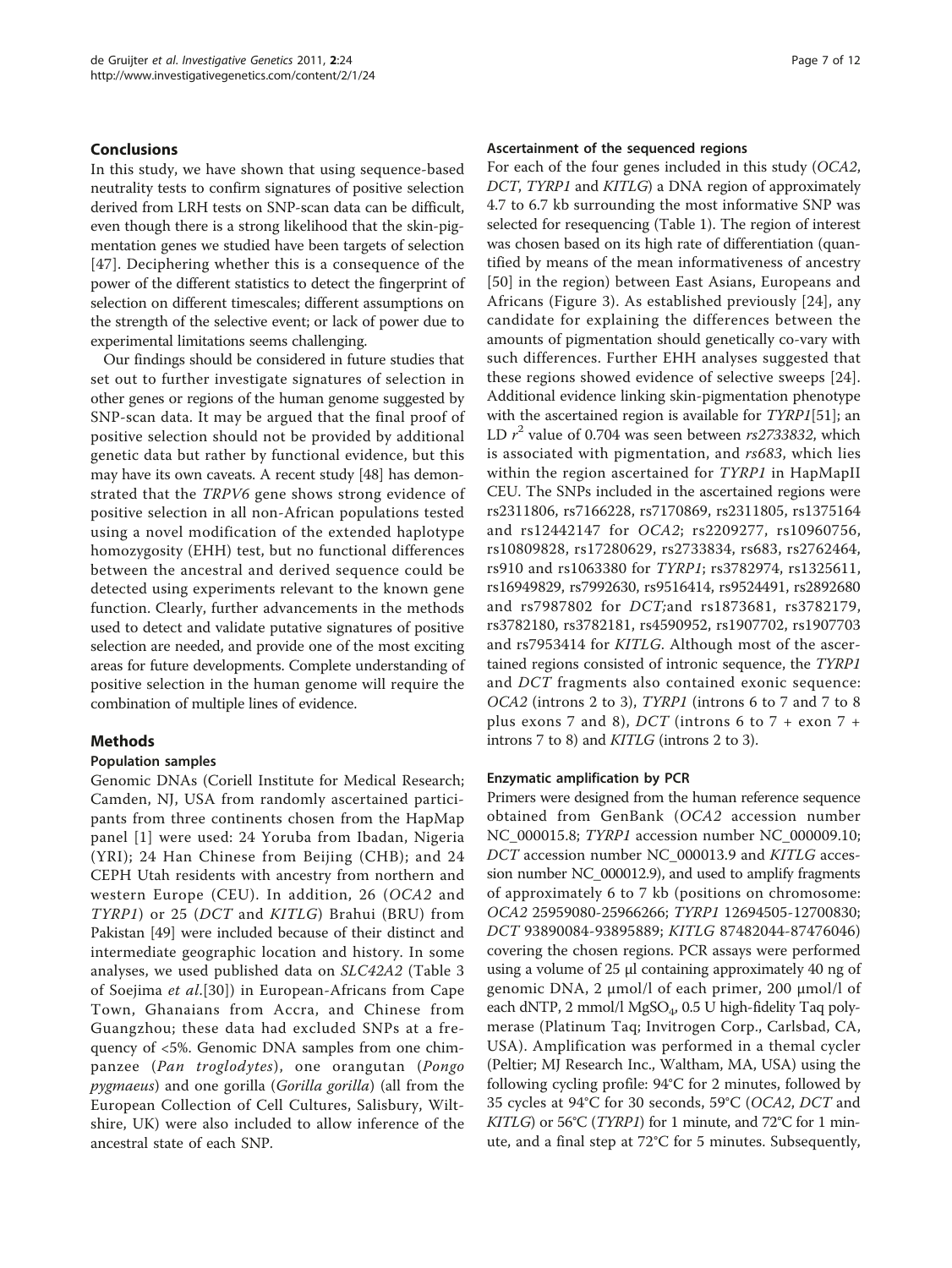<span id="page-7-0"></span>

SNP [\[24\]](#page-10-0) for the three PERLEGEN populations. Black dots indicate SNPs present in PERLEGEN from the sequenced region. (B) Integrated haplotype score (iHS) statistic obtained from Happlotter [[12](#page-10-0)] in the three HapMap populations for the region of interest. (C) Representation of the sequenced region.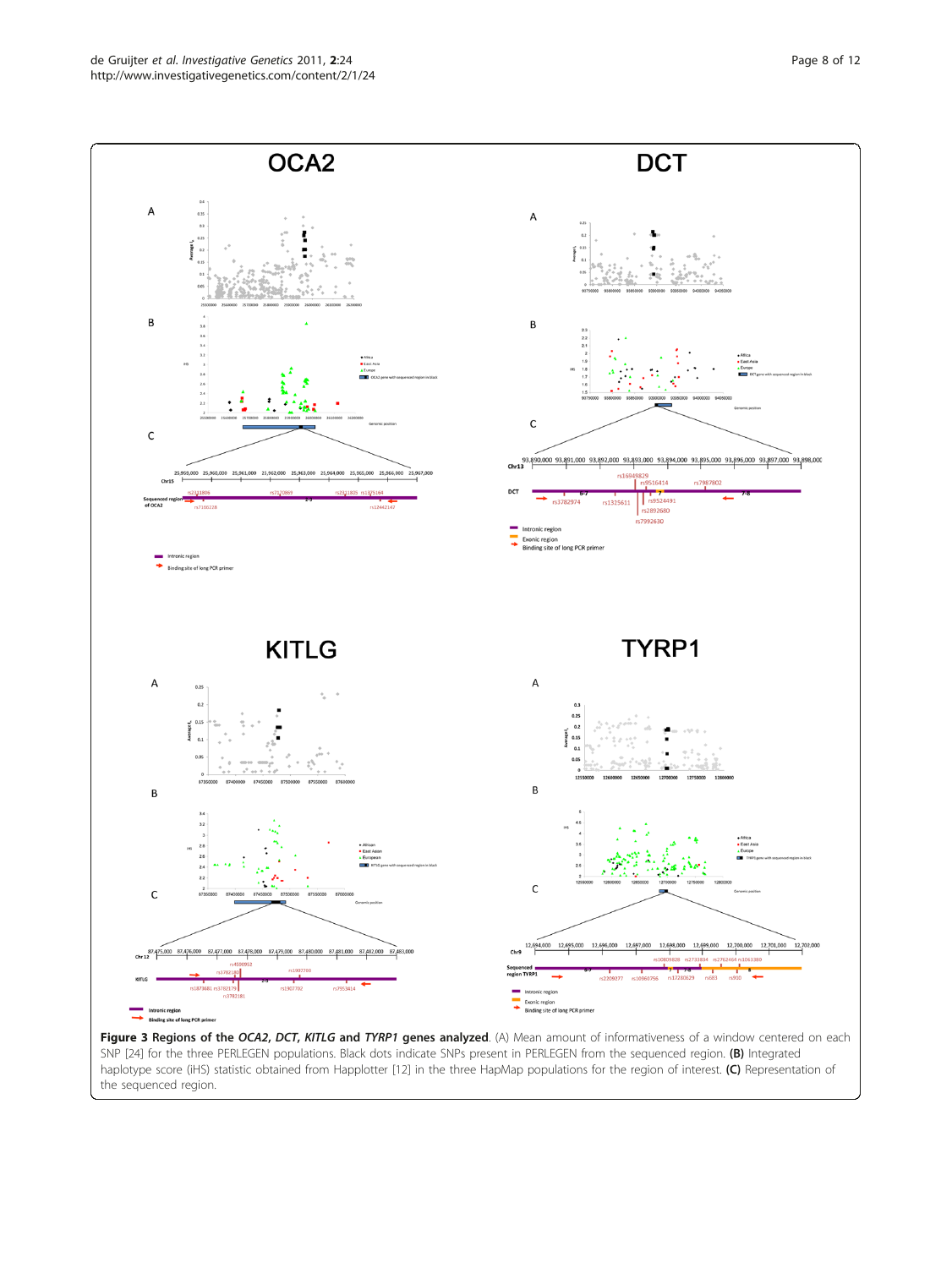3 μl samples of a 1:200 dilution of these PCR products were used as templates to reamplify overlapping fragments with sizes of approximately 350 to 700 bp. PCR assays for reamplification were performed in a volume of 15 μl containing 2  $\mu$ mol/l of each primer, 1.6 mmol/l MgCl<sub>2</sub>, 200 μmol/l of each dNTP, and 0.5 U Taq (Platinum Taq; Invitrogen). The cycling conditions for the reamplification were 94°C for 2 minutes, followed by 31 cycles at 94°C for 45 seconds, 60°C for 45 seconds, and 72°C for 1.5 minutes; then 72°C for 3 minutes. Details of all primers used in this study are given in Additional File [4.](#page-9-0)

# DNA sequencing

PCR products were purified (ExoSAP-IT; GE Healthcare, Princeton, NJ, USA) before sequencing. The primers used for reamplification (see Additional File [4](#page-9-0)) were used (individually) to sequence in both orientations, using a large-scale sequencing facility (Wellcome Trust Sanger Institute) with standard capillary methods. For each individual, each nucleotide position was determined from both strands by at least two reads each. The genomic DNA sequence for OCA2 (accession number NC\_000015.8), TYRP1 (accession number NC\_000009.10), DCT (accession number NC\_000013.9) and KITLG (accession number NC\_000012.9) were obtained from GenBank and used as the reference sequence for the relevant gene. Sequence traces were processed using the software program ExoTrace (Wellcome Trust Sanger Institute;<http://www.sanger.ac.uk/> humgen/exoseq/analysis.shtml). Potentially polymorphic positions were flagged by the program, and were then checked manually. Variable positions were compared in overlapping and complementary reads for all samples. A quality-control test was performed to verify the SNPs called in each gene by comparing the genotype assignment performed by one investigator with the same genotype assignment performed by a second investigator. This test was performed on 2 kb of sequence per gene. The largest discrepancies were seen in the gene TYRP1, (3.4% discrepancies over all the polymorphic sites examined) and DCT (1.3%); KITLG and OCA2 rates of 0.28% and 0.6%, respectively. All of these discrepancies reflected differences in investigator interpretation, and all could be resolved by re-examining the traces. Therefore, for the rest of the sequenced regions, a maximum number of plausible variants was first identified by the two investigators, and the genotypes were then confirmed by a third investigator. In addition, genotypes of previously identified SNPs were compared with the genotype of the same individual in the HapMap database; 97% of the genotypes corresponded with each other, which is similar to the accuracy of the HapMap data themselves [\[1](#page-10-0)].

# Data analysis and coalescent simulations

Haplotypes were reconstructed using PHASE software (version 2.02 ([http://depts.washington.edu/uwc4c/](http://depts.washington.edu/uwc4c/express-licenses/assets/phase/) [express-licenses/assets/phase/](http://depts.washington.edu/uwc4c/express-licenses/assets/phase/)) [[52,53\]](#page-11-0). The four-gamete rule was computed for each pair of loci in each gene. A value of 1 was assigned when the four-gamete rule could not be rejected and 0 when it could. LDheatmap [http://stat-db.stat.sfu.ca:8080/statgen/research/LDheat](http://stat-db.stat.sfu.ca:8080/statgen/research/LDheatmap/)[map/](http://stat-db.stat.sfu.ca:8080/statgen/research/LDheatmap/)[\[54\]](#page-11-0) was used to plot the matrix of loci for each gene. Measures of genetic diversity, including nucleotide diversity ( $\pi$ ) [[55](#page-11-0)] and Watterson's estimator,  $\hat{\theta}_w$  [[56](#page-11-0)], were calculated with DnaSP (version 4.10; [http://www.](http://www.ub.edu/dnasp) [ub.edu/dnasp](http://www.ub.edu/dnasp)) [[57](#page-11-0)]. Maximum parsimony networks (using the median-joining algorithm) were constructed using the Network 4.1 software package [http://www.](http://www.fluxus-technology.com) [fluxus-technology.com.](http://www.fluxus-technology.com) Tajima's D [\[58](#page-11-0)]; Fu and Li's D\* and  $F^*$  (no outgroup), and D and F (with outgroup [\[59](#page-11-0)]; Fay and Wu's H [[60\]](#page-11-0); Fu's Fs [[61](#page-11-0)]; and Ewens and Watterson homozygosity-test [[62](#page-11-0)] statistics were estimated using a custom script to automate the computations. To test the reliability of these computations, we first compared the results obtained using our script with those obtained with DnaSP (version 4.10) [[57\]](#page-11-0) for some dummy data files, and saw no discrepancies. The observed values of these neutrality-test statistics in the European, Asian and African populations were compared with the values of the same neutrality-test statistics based on 10,000 coalescent simulations under the best-fit complex demographic history assuming an OOA model (the CM) implemented in the cosi software package [\(http://www.broadinstitute.org/~sfs/cosi/](http://www.broadinstitute.org/~sfs/cosi/)) [[45](#page-11-0)]. We also estimated the departure of neutrality using the demographic model proposed by Gutenkunst et al. (GM) using the ms software with the syntax described in that paper ([\[44\]](#page-11-0), supplementary material). For each statistic, a two-tailed  $P$  value was calculated [\[63](#page-11-0)] and for each population and gene, a combined  $P$  value was obtained [\[64](#page-11-0)].

# Data analysis by comparison with ENCODE data

DNA sequence information from three different regions of 500 kb each, free or almost free of genes, were obtained from the ENCODE project (EP; [http://www.](http://www.genome.gov/10005107) [genome.gov/10005107\)](http://www.genome.gov/10005107) [\[41](#page-11-0)], comprising regions Enr112, Enr113 and Enr213. These regions have been resequenced by the ENCODE project in several samples from the populations (YRI, CEU, CHB, and JPT) present in the HapMap project [\[1](#page-10-0)]. We then performed 10,000 re-samples for each population (YRI, CEU, and CHB) and gene by dividing each of the 500 kb regions into bins of size corresponding to the sequenced region of interest, and taking at random the same number of chromosomes per population as sequenced in each of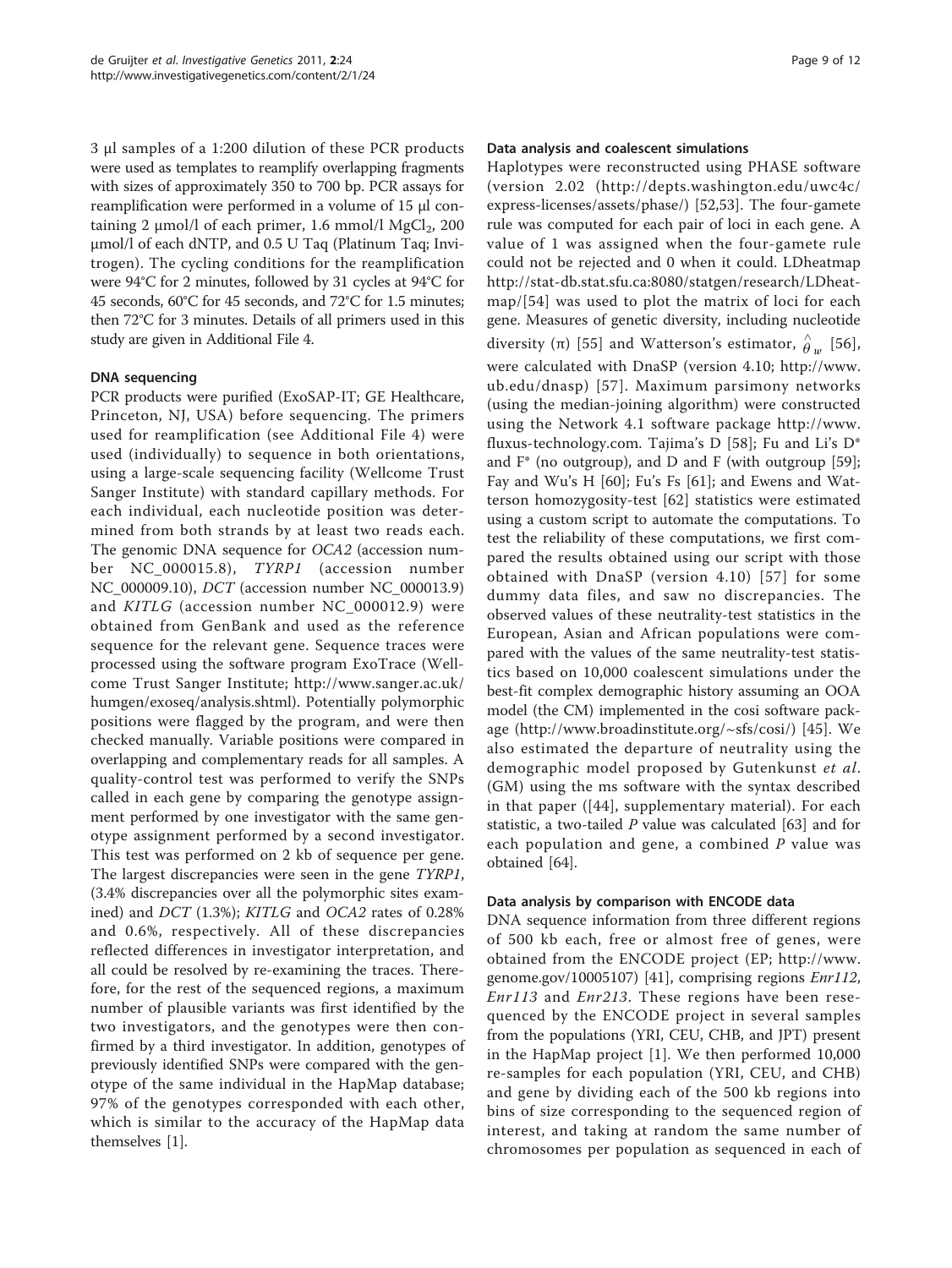<span id="page-9-0"></span>the four genes. For each bin, we computed Tajima's D, Fu and Li's D\*, Fu and Li's F\*, Fu's Fs and the Ewens-Watterson homozygosity-test statistics, and compared them with those computed in the gene and population of interest. These statistics were preferred over the others because they do not require the ancestral state of each SNP, which is difficult to estimate for some of the SNPs found through the ENCODE project.

# Approximate Bayesian computation/Markov chain Monte Carlo

We also implemented an MCMC without likelihoods in a similar way to the algorithm proposed by Marjoram et al. [[65](#page-11-0)]. For details of the implementation of the ABC-MCMC, choice of summary statistics and the forward simulator we have used, see Additional File 1.

To estimate the strength of s and  $h$  and the time when selection started in each of the four genes putatively under selection, the SLC45A2 gene (both the full sequenced region and a randomly ascertained region of 5 kb), and the outcome from a neutral simulation of 5 kb with the OOA model ( $s = 0$ ,  $h = 0$ ), we used a twostep approach. In the first step, we performed ABC-MCMC using observed data for 50 regions of 10 kb each from the genes sequenced (see Additional file 5) in the same three populations by the Environmental Genome Project [[66\]](#page-11-0), which has previously been used to quantify demographic parameters [[44](#page-11-0)]. Absence of recombination in each 10 kb segment was tested by applying the four-gamete rule in each population. The demographic model we used here is a simplification of the OOA model (Figure [2\)](#page-4-0) [[67\]](#page-11-0). The choice of a simple model in our study was motivated by the computational time of the forward simulations when increasing the complexity of the demographic parameters (such as bottlenecks and population expansions). As the topology of the coalescence tree is defined with a small number of sequences [[68\]](#page-11-0), but estimating the number of differences between pairs of sequences is performed in quadratic time, we only used 10 samples per population in order to minimize the number of computations. All the demographic parameters were scaled by a factor of 10 to reduce computational time [\[69](#page-11-0)] and the mutation rate per nucleotide was thus  $2.35 \times 10^{-7}$ . In total, 10,000 simulations were performed, with a burn-in of 1,000 and a thinning of 9. Prior distributions for all the demographic parameters were uniform (Table [3](#page-4-0)). In the second step, we set as the constant the demographic parameters with the median value from the estimated posterior distributions, and estimated the selective parameters of each of the genomic regions under study, using all the chromosomes per population. For each genomic region, the population under selection was set as the population previously described as being under

selective pressure. In all the analyses, prior distributions (without scaling) were: truncated normal (mean  $\pm$  sd 1810  $\pm$  800 generations, range 400 to 4000) for t<sub>sel</sub>, truncated normal (mean  $\pm$  sd -4  $\pm$  3, range -4 to 2) for s in logit form, and truncated normal (mean  $\pm$  sd 1  $\pm$  1, range 0.5 to 6) for the  $h$  parameter. In total, 20,000 simulations were performed with a burn-in of 5,000 and a thinning of 15. Prior distributions of s, h and  $t_{rel}$ under selection were obtained by taking a sample from the prior distributions, performing a simulation, and retaining the sampled values if the simulated data contained the mutation under selection. Using this procedure, 1,000 simulations were retained. We repeated the procedure twice, considering CEU and CHB as being under positive or balancing selective pressures depending on the overdominance parameter.

# Additional material

[Additional file 1: D](http://www.biomedcentral.com/content/supplementary/2041-2223-2-24-S1.DOC)escription of the approximate bayesian computation/Markov chain Monte Carlo (ABC-MCMC) implemented in this study. Linkage disequilibrium (LD) plots of the considered regions.

[Additional file 2:](http://www.biomedcentral.com/content/supplementary/2041-2223-2-24-S2.XLS) P values for each test.

[Additional file 3: H](http://www.biomedcentral.com/content/supplementary/2041-2223-2-24-S3.PDF)istograms of the posterior distributions (in black) of the selective parameters ( $\sigma$  (4  $\times$  N<sub>e</sub>  $\times$  s), h and t<sub>sel</sub>) of (A) SLC45A2, (B) OCA2, (C) DCT, (D) TYRP1, (E) KITLG and (F) a neutral simulated sequence. These should be compared with the histograms of the prior distributions (in red) for the same parameters, using as population under selective pressures (A,B,D,E) the Council for Education on Public Health Utah (CEU) and (D) East Asian populations.

[Additional file 4: D](http://www.biomedcentral.com/content/supplementary/2041-2223-2-24-S4.XLS)etails of all primers used in this study. [Additional file 5: E](http://www.biomedcentral.com/content/supplementary/2041-2223-2-24-S5.XLS)nvironmental project genes used to fit the

demographic model of the approximate bayesian computation.

#### List of abbreviations

ABC: approximate Bayesian computation; BRU: Brahui from Pakistan; CEPH: Council for Education on Public Health; CEU: CEPH Utah; CHB: Han Chinese from Beijing; CI: Credible Interval; ED: Encyclopedia of DNA Elements (ENCODE) data; EHH: extended haplotype homozygosity; JPT: Japanese from Tokyo; LD: linkage disequilibrium; LRH: long-range haplotype test; MCMC: Markov chain Monte Carlo; OOA: out of Africa; PCR: polymerase chain reaction; SNP: single-nucleotide polymorphism; YRI: Yoruba from Ibadan, Nigeria.

#### Acknowledgements

We thank Stefano Mona for stimulating discussions and suggestions about the ABC approach, Mirjam van der Hout for support and computer supplies when running initial implementations of ABC, the Wellcome Trust Sanger Institute large-scale sequencing facility for support in data generation, and Steven Leonard for help with ExoTrace. We also thank the International HapMap project and BRU donors for making their DNA samples available. This study was supported by The Wellcome Trust and by the Erasmus University Medical Center and partially by funds from the Netherlands Forensic Institute.

#### Author details

<sup>1</sup>Department of Forensic Molecular Biology, Erasmus MC University Medical Center, PO Box 2040, Rotterdam, 3000 CA, The Netherlands. <sup>2</sup>Netherlands Forensic Institute, Postbus 24044, The Hague, 2490 AA, The Netherlands. <sup>3</sup>Wellcome Trust Genome Campus, Wellcome Trust Sanger Institute, Hinxton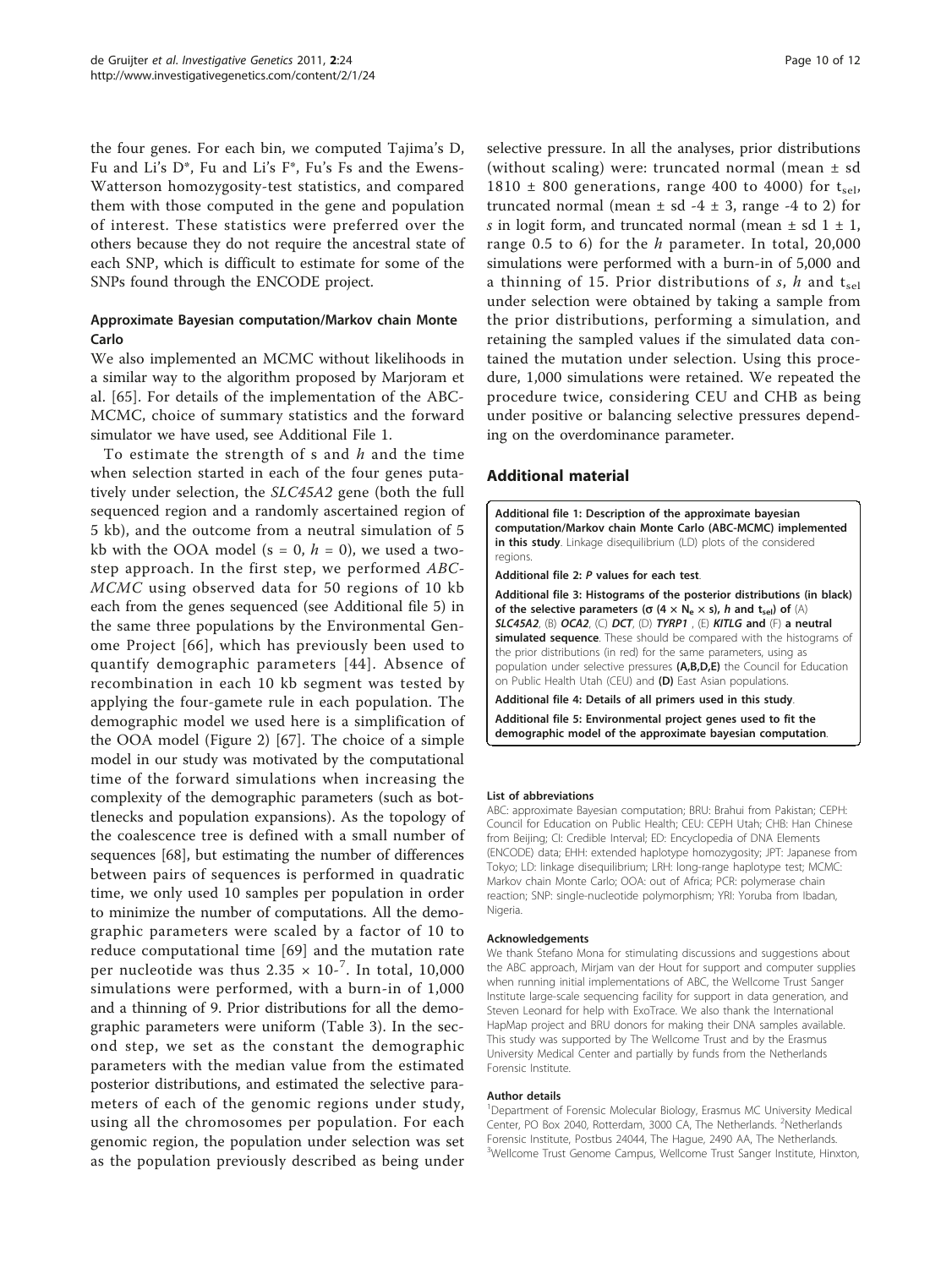<span id="page-10-0"></span>Cambridge, CB10 1SA, UK. <sup>4</sup>Sindh Institute of Urology and Transplantation (SIUT) Karachi, Civil Hospital Karachi 74200, Pakistan.

#### Authors' contributions

O. L. carried out most of the data analyses including analysis design and development and data interpretation, and took the lead in writing the manuscript. J. M. dG., with support from the Wellcome Trust Sanger Institute large-scale sequencing facility, took the lead in acquisition of data, carried out network analysis, and contributed to manuscript drafting. Y. X. was involved in acquisition of data, and provided input on the manuscript. M. V., C. W., C. J. G., A. J. C. and Q. A. were all involved in acquisition and preparation of the data. M. K. and C. T-S. designed the study, provided various resources, and were involved in data interpretation and manuscript writing. All authors have read and approved the final manuscript.

#### Competing interests

The authors declare that they have no competing interests.

Received: 27 September 2011 Accepted: 1 December 2011 Published: 1 December 2011

#### References

- 1. International HapMap Consortium: A haplotype map of the human genome. Nature 2005, 437:1299-1320.
- 2. Hinds DA, Stuve LL, Nilsen GB, Halperin E, Eskin E, Ballinger DG, Frazer KA, Cox DR: [Whole-genome patterns of common DNA variation in three](http://www.ncbi.nlm.nih.gov/pubmed/15718463?dopt=Abstract) [human populations.](http://www.ncbi.nlm.nih.gov/pubmed/15718463?dopt=Abstract) Science 2005, 307:1072-1079.
- 3. Jakobsson M, Scholz SW, Scheet P, Gibbs JR, VanLiere JM, Fung HC, Szpiech ZA, Degnan JH, Wang K, Guerreiro R, et al: [Genotype, haplotype](http://www.ncbi.nlm.nih.gov/pubmed/18288195?dopt=Abstract) [and copy-number variation in worldwide human populations.](http://www.ncbi.nlm.nih.gov/pubmed/18288195?dopt=Abstract) Nature 2008, 451:998-1003.
- 4. Lao O, Lu TT, Nothnagel M, Junge O, Freitag-Wolf S, Caliebe A, Balascakova M, Bertranpetit J, Bindoff LA, Comas D, et al: [Correlation](http://www.ncbi.nlm.nih.gov/pubmed/18691889?dopt=Abstract) [between genetic and geographic structure in Europe.](http://www.ncbi.nlm.nih.gov/pubmed/18691889?dopt=Abstract) Curr Biol 2008, 18:1241-1248.
- Li JZ, Absher DM, Tang H, Southwick AM, Casto AM, Ramachandran S, Cann HM, Barsh GS, Feldman M, Cavalli-Sforza LL, Myers RM: [Worldwide](http://www.ncbi.nlm.nih.gov/pubmed/18292342?dopt=Abstract) [human relationships inferred from genome-wide patterns of variation.](http://www.ncbi.nlm.nih.gov/pubmed/18292342?dopt=Abstract) Science 2008, 319:1100-1104.
- 6. Novembre J, Johnson T, Bryc K, Kutalik Z, Boyko AR, Auton A, Indap A, King KS, Bergmann S, Nelson MR, et al: [Genes mirror geography within](http://www.ncbi.nlm.nih.gov/pubmed/18758442?dopt=Abstract) [Europe.](http://www.ncbi.nlm.nih.gov/pubmed/18758442?dopt=Abstract) Nature 2008, 456:98-101.
- 7. Sabeti PC, Schaffner SF, Fry B, Lohmueller J, Varilly P, Shamovsky O, Palma A, Mikkelsen TS, Altshuler D, Lander ES: [Positive natural selection in](http://www.ncbi.nlm.nih.gov/pubmed/16778047?dopt=Abstract) [the human lineage.](http://www.ncbi.nlm.nih.gov/pubmed/16778047?dopt=Abstract) Science 2006, 312:1614-1620.
- 8. Kimura R, Fujimoto A, Tokunaga K, Ohashi J: [A practical genome scan for](http://www.ncbi.nlm.nih.gov/pubmed/17356696?dopt=Abstract) [population-specific strong selective sweeps that have reached fixation.](http://www.ncbi.nlm.nih.gov/pubmed/17356696?dopt=Abstract) PLoS ONE 2007, 2:e286.
- 9. Nielsen R, Hellmann I, Hubisz M, Bustamante C, Clark AG: [Recent and](http://www.ncbi.nlm.nih.gov/pubmed/17943193?dopt=Abstract) [ongoing selection in the human genome.](http://www.ncbi.nlm.nih.gov/pubmed/17943193?dopt=Abstract) Nat Rev Genet 2007, 8:857-868.
- 10. Sabeti PC, Varilly P, Fry B, Lohmueller J, Hostetter E, Cotsapas C, Xie X, Byrne EH, McCarroll SA, Gaudet R, et al: [Genome-wide detection and](http://www.ncbi.nlm.nih.gov/pubmed/17943131?dopt=Abstract) [characterization of positive selection in human populations.](http://www.ncbi.nlm.nih.gov/pubmed/17943131?dopt=Abstract) Nature 2007, 449:913-918.
- 11. Tang K, Thornton KR, Stoneking M: [A new approach for using genome](http://www.ncbi.nlm.nih.gov/pubmed/17579516?dopt=Abstract) [scans to detect recent positive selection in the human genome.](http://www.ncbi.nlm.nih.gov/pubmed/17579516?dopt=Abstract) PLoS Biol 2007, 5:e171.
- 12. Voight BF, Kudaravalli S, Wen X, Pritchard JK: [A map of recent positive](http://www.ncbi.nlm.nih.gov/pubmed/16494531?dopt=Abstract) [selection in the human genome.](http://www.ncbi.nlm.nih.gov/pubmed/16494531?dopt=Abstract) PLoS Biol 2006, 4:e72.
- 13. Wang ET, Kodama G, Baldi P, Moyzis RK: [Global landscape of recent](http://www.ncbi.nlm.nih.gov/pubmed/16371466?dopt=Abstract) [inferred Darwinian selection for Homo sapiens.](http://www.ncbi.nlm.nih.gov/pubmed/16371466?dopt=Abstract) Proc Natl Acad Sci USA 2006, 103:135-140.
- 14. Williamson SH, Hubisz MJ, Clark AG, Payseur BA, Bustamante CD, Nielsen R: [Localizing recent adaptive evolution in the human genome.](http://www.ncbi.nlm.nih.gov/pubmed/17542651?dopt=Abstract) PLoS Genet 2007, 3:e90.
- 15. Zhang C, Bailey DK, Awad T, Liu G, Xing G, Cao M, Valmeekam V, Retief J, Matsuzaki H, Taub M, et al: [A whole genome long-range haplotype](http://www.ncbi.nlm.nih.gov/pubmed/16845142?dopt=Abstract) [\(WGLRH\) test for detecting imprints of positive selection in human](http://www.ncbi.nlm.nih.gov/pubmed/16845142?dopt=Abstract) [populations.](http://www.ncbi.nlm.nih.gov/pubmed/16845142?dopt=Abstract) Bioinformatics 2006, 22:2122-2128.
- 16. Akey JM: [Constructing genomic maps of positive selection in humans:](http://www.ncbi.nlm.nih.gov/pubmed/19411596?dopt=Abstract) [where do we go from here?](http://www.ncbi.nlm.nih.gov/pubmed/19411596?dopt=Abstract) Genome Res 2009, 19:711-722.
- 17. Quach H, Barreiro LB, Laval G, Zidane N, Patin E, Kidd KK, Kidd JR, Bouchier C, Veuille M, Antoniewski C, Quintana-Murci L: [Signatures of](http://www.ncbi.nlm.nih.gov/pubmed/19232555?dopt=Abstract) [purifying and local positive selection in human miRNAs.](http://www.ncbi.nlm.nih.gov/pubmed/19232555?dopt=Abstract) Am J Hum Genet 2009, 84:316-327.
- 18. Stefansson H, Helgason A, Thorleifsson G, Steinthorsdottir V, Masson G, Barnard J, Baker [A](http://www.ncbi.nlm.nih.gov/pubmed/15654335?dopt=Abstract), Jonasdottir A, Ingason A, Gudnadottir VG, et al: A [common inversion under selection in Europeans.](http://www.ncbi.nlm.nih.gov/pubmed/15654335?dopt=Abstract) Nat Genet 2005, 37:129-137.
- Beaumont MA, Zhang W, Balding DJ: [Approximate bayesian computation](http://www.ncbi.nlm.nih.gov/pubmed/12524368?dopt=Abstract) [in population genetics.](http://www.ncbi.nlm.nih.gov/pubmed/12524368?dopt=Abstract) Genetics 2002, 162:2025-2035.
- 20. Przeworski M: [Estimating the time since the fixation of a beneficial allele.](http://www.ncbi.nlm.nih.gov/pubmed/12930770?dopt=Abstract) Genetics 2003, 164:1667-1676.
- 21. Jensen JD, Thornton KR, Andolfatto P: [An approximate bayesian estimator](http://www.ncbi.nlm.nih.gov/pubmed/18802463?dopt=Abstract) [suggests strong, recurrent selective sweeps in Drosophila.](http://www.ncbi.nlm.nih.gov/pubmed/18802463?dopt=Abstract) PLoS Genet 2008, 4:e1000198
- 22. Parra EJ: [Human pigmentation variation: evolution, genetic basis, and](http://www.ncbi.nlm.nih.gov/pubmed/18046745?dopt=Abstract) [implications for public health.](http://www.ncbi.nlm.nih.gov/pubmed/18046745?dopt=Abstract) Am J Phys Anthropol 2007, Suppl 45:85-105.
- 23. Izagirre N, Garcia I, Junquera C, de la Rua C, Alonso S: [A scan for](http://www.ncbi.nlm.nih.gov/pubmed/16757656?dopt=Abstract) [signatures of positive selection in candidate loci for skin pigmentation](http://www.ncbi.nlm.nih.gov/pubmed/16757656?dopt=Abstract) [in humans.](http://www.ncbi.nlm.nih.gov/pubmed/16757656?dopt=Abstract) Mol Biol Evol 2006, 23:1697-1706.
- 24. Lao O, de Gruijter JM, van Duijn K, Navarro A, Kayser M: [Signatures of](http://www.ncbi.nlm.nih.gov/pubmed/17233754?dopt=Abstract) [positive selection in genes associated with human skin pigmentation as](http://www.ncbi.nlm.nih.gov/pubmed/17233754?dopt=Abstract) [revealed from analyses of single nucleotide polymorphisms.](http://www.ncbi.nlm.nih.gov/pubmed/17233754?dopt=Abstract) Ann Hum Genet 2007, 71:354-369.
- 25. Myles S, Somel M, Tang K, Kelso J, Stoneking M: [Identifying genes](http://www.ncbi.nlm.nih.gov/pubmed/16977434?dopt=Abstract) [underlying skin pigmentation differences among human populations.](http://www.ncbi.nlm.nih.gov/pubmed/16977434?dopt=Abstract) Hum Genet 2007, 120:613-621.
- 26. Norton HL, Kittles RA, Parra E, McKeigue P, Mao X, Cheng K, Canfield VA, Bradley DG, McEvoy B, Shriver MD: [Genetic evidence for the convergent](http://www.ncbi.nlm.nih.gov/pubmed/17182896?dopt=Abstract) [evolution of light skin in Europeans and East Asians.](http://www.ncbi.nlm.nih.gov/pubmed/17182896?dopt=Abstract) Mol Biol Evol 2007, 24:710-722.
- 27. Rana BK, Hewett-Emmett D, Jin L, Chang BH, Sambuughin N, Lin M, Watkins S, Bamshad M, Jorde LB, Ramsay M, et al: [High polymorphism at](http://www.ncbi.nlm.nih.gov/pubmed/10101176?dopt=Abstract) [the human melanocortin 1 receptor locus.](http://www.ncbi.nlm.nih.gov/pubmed/10101176?dopt=Abstract) Genetics 1999, 151:1547-1557.
- 28. Harding RM, Healy E, Ray AJ, Ellis NS, Flanagan N, Todd C, Dixon C, Sajantila A, Jackson IJ, Birch-Machin MA, Rees JL: [Evidence for variable](http://www.ncbi.nlm.nih.gov/pubmed/10733465?dopt=Abstract) [selective pressures at MC1R.](http://www.ncbi.nlm.nih.gov/pubmed/10733465?dopt=Abstract) Am J Hum Genet 2000, 66:1351-1361.
- 29. Alonso S, Izagirre N, Smith-Zubiaga I, Gardeazabal J, Diaz-Ramon JL, Diaz-Perez JL, Zelenika D, Boyano MD, Smit N, de la Rua C: [Complex signatures](http://www.ncbi.nlm.nih.gov/pubmed/18312627?dopt=Abstract) [of selection for the melanogenic loci TYR, TYRP1 and DCT in humans.](http://www.ncbi.nlm.nih.gov/pubmed/18312627?dopt=Abstract) BMC evolutionary biology 2008, 8:74.
- 30. Soejima M, Tachida H, Ishida T, Sano A, Koda Y: [Evidence for recent](http://www.ncbi.nlm.nih.gov/pubmed/16162863?dopt=Abstract) [positive selection at the human AIM1 locus in a European population.](http://www.ncbi.nlm.nih.gov/pubmed/16162863?dopt=Abstract) Mol Biol Evol 2006, 23:179-188.
- 31. Andres AM, Hubisz MJ, Indap A, Torgerson DG, Degenhardt JD, Boyko AR, Gutenkunst RN, White TJ, Green ED, Bustamante CD, et al: [Targets of](http://www.ncbi.nlm.nih.gov/pubmed/19713326?dopt=Abstract) [balancing selection in the human genome.](http://www.ncbi.nlm.nih.gov/pubmed/19713326?dopt=Abstract) Mol Biol Evol 2009, 26:2755-2764.
- 32. Sabeti PC, Reich DE, Higgins JM, Levine HZ, Richter DJ, Schaffner SF, Gabriel SB, Platko JV, Patterson NJ, McDonald GJ, et al: [Detecting recent](http://www.ncbi.nlm.nih.gov/pubmed/12397357?dopt=Abstract) [positive selection in the human genome from haplotype structure.](http://www.ncbi.nlm.nih.gov/pubmed/12397357?dopt=Abstract) Nature 2002, 419:832-837
- 33. Teshima KM, Coop G, Przeworski M: [How reliable are empirical genomic](http://www.ncbi.nlm.nih.gov/pubmed/16687733?dopt=Abstract) [scans for selective sweeps?](http://www.ncbi.nlm.nih.gov/pubmed/16687733?dopt=Abstract) Genome Res 2006, 16:702-712.
- 34. Zeng K, Mano S, Shi S, Wu CI: [Comparisons of site- and haplotype](http://www.ncbi.nlm.nih.gov/pubmed/17449894?dopt=Abstract)[frequency methods for detecting positive selection.](http://www.ncbi.nlm.nih.gov/pubmed/17449894?dopt=Abstract) Mol Biol Evol 2007, 24:1562-1574.
- 35. Clark AG, Hubisz MJ, Bustamante CD, Williamson SH, Nielsen R: [Ascertainment bias in studies of human genome-wide polymorphism.](http://www.ncbi.nlm.nih.gov/pubmed/16251459?dopt=Abstract) Genome Res 2005, 15:1496-1502.
- 36. Nielsen R, Signorovitch J: [Correcting for ascertainment biases when](http://www.ncbi.nlm.nih.gov/pubmed/12689795?dopt=Abstract) [analyzing SNP data: applications to the estimation of linkage](http://www.ncbi.nlm.nih.gov/pubmed/12689795?dopt=Abstract) [disequilibrium.](http://www.ncbi.nlm.nih.gov/pubmed/12689795?dopt=Abstract) Theor Popul Biol 2003, 63:245-255.
- 37. Kreitman M, Di Rienzo A: [Balancing claims for balancing selection.](http://www.ncbi.nlm.nih.gov/pubmed/15219394?dopt=Abstract) Trends Genet 2004, 20:300-304.
- 38. Soldevila M, Calafell F, Helgason A, Stefansson K, Bertranpetit J: [Assessing](http://www.ncbi.nlm.nih.gov/pubmed/15913833?dopt=Abstract) [the signatures of selection in PRNP from polymorphism data: results](http://www.ncbi.nlm.nih.gov/pubmed/15913833?dopt=Abstract) [support Kreitman and Di Rienzo](http://www.ncbi.nlm.nih.gov/pubmed/15913833?dopt=Abstract)'s opinion. Trends Genet 2005, 21:389-391.
- 39. Simonsen KL, Churchill GA, Aquadro CF: [Properties of statistical tests of](http://www.ncbi.nlm.nih.gov/pubmed/8536987?dopt=Abstract) [neutrality for DNA polymorphism data.](http://www.ncbi.nlm.nih.gov/pubmed/8536987?dopt=Abstract) Genetics 1995, 141:413-429.